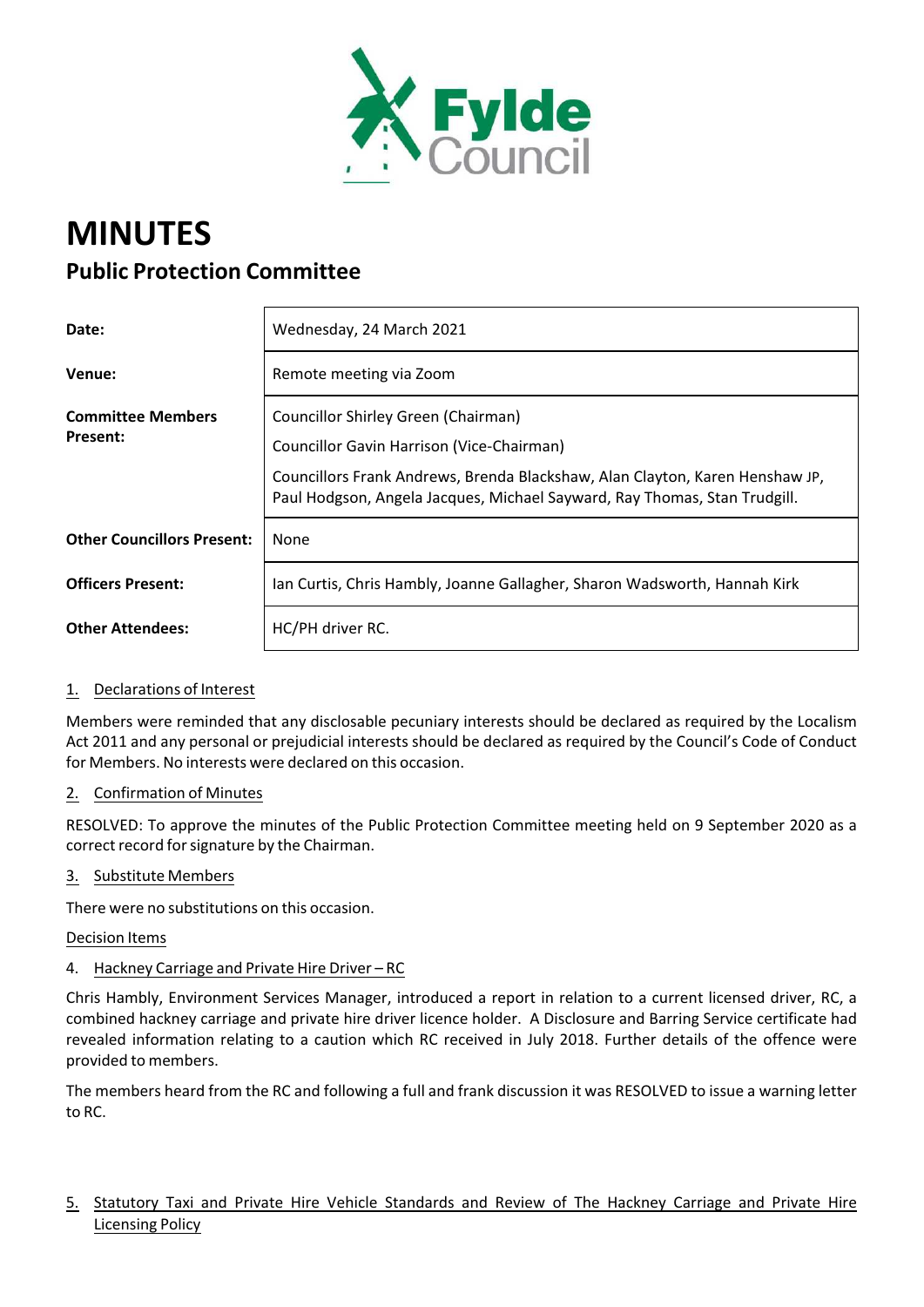Minutes – Public Protection Committee – 24 March 2021

Mr Hambly presented a report that updated members on the Department for Transports Statutory Taxi and Private Hire Vehicle Standards which would result in updates to the current Hackney Carriage and Private Hire Licensing Policy.

Mr Hambly gave a briefsummary of the proposals and any required alterationsto the policy. A consultation exercise would be required with the results being brought before a subsequent meeting of the committee.

It was RESOLVED:‐

- 1. That the Committee notes the Department for Transport correspondence regarding Statutory Taxi and Private Hire Vehicle Standards;
- 2. That the Committee authorises Officers to conduct a full consultation exercise and report the results of the consultation exercise to a subsequent meeting of the Public Protection Committee.

## 6. Caravan Site Licensing – Windy Harbour Holiday Centre ‐ Holiday Caravan Site Licence

An application had been received from the site owner to amend the holiday caravan site licence to remove the closure period.

Windy Harbour Holiday Centre had a holiday caravan site licence for 739 caravans to be stationed on the site and occupied between 1<sup>st</sup> March to 31<sup>st</sup> October in any year.

The site had planning consent, ref 16/0708, to be used all year round. Lancashire Fire and Rescue Services had been consulted on this application and had not expressed any concerns.

The Committee RESOLVED to:‐

- 1. Replace condition 23 of the holiday site licence, which currently provides "*Caravans shall not be stationed* on the site for the purposes of human habitation except during the period from 1st March to 31st October in *any year*" to read "*Caravans shall be used solely for human habitation as static holiday caravans between 1st January and 31st December each year*."
- 2. To notify the licence holder that the committee is minded to add the following condition to the site licence  $-$

Static holiday caravans shall be occupied for holiday purposes only and not as a person's permanent, sole or *main place of residence.*

*The licence holder must keep the following recordsfor each static holiday caravan on site:*

- *a. The name and current home address of the owner; and*
- *b. Documentary evidence of the current home address of the owner*
- *c. and must allow the licensing authority to inspect them at any reasonable time.*

The licence holder must, if requested by the licensing authority, ask the owner of any static holiday caravan *on site to give to the licence holder:*

- *a. The name and current home address of each adult occupier and*
- *b. Documentary evidence of the current home address of each adult occupier and must forward them to the licensing authority when received.*

The licence holder would have the opportunity to make representations in relation to the proposed condition and in the event of the licence holder not making representations the new condition would be added as detailed above to the site licence.

## 7. Caravan Site Licensing – Windy Harbour Holiday Centre - Touring Caravan Site Licence

An application had been received from the site owner to amend the touring caravan site licence to remove the closure period.

Windy Harbour Holiday Centre had a touring caravan site licence for 130 caravans to be stationed on the site at any one time between 1<sup>st</sup> March and 31<sup>st</sup> October in each year.

The site had planning consent, ref 16/0708, to be used all year round. Lancashire Fire and Rescue Services had been consulted on this application and had not expressed any concerns.